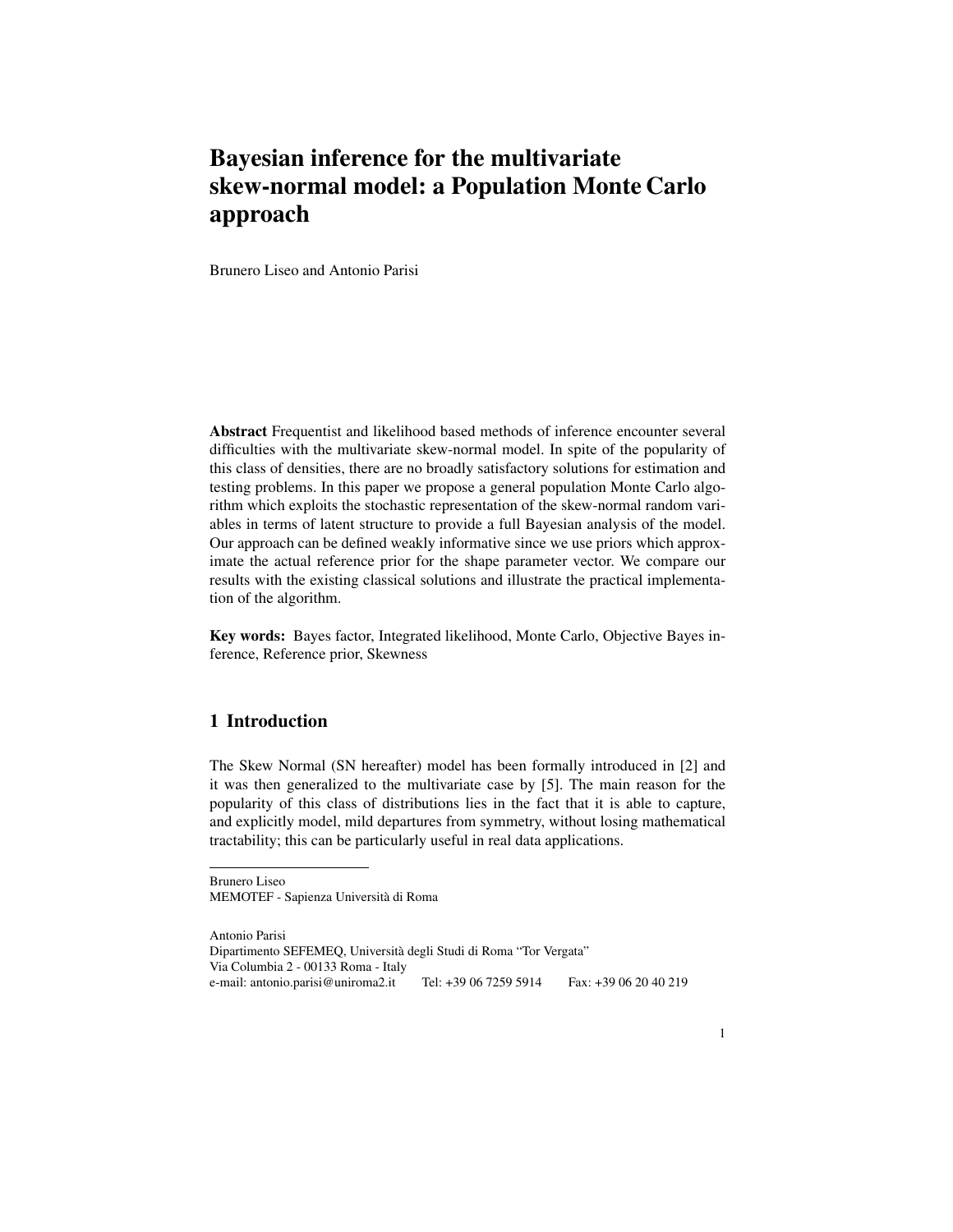The SN class is also very popular because it naturally arises in real data analysis when some special mechanism of data collection arises, i.e. hidden truncation or selective reporting: see [1] for a complete account of these aspects. A deeper analysis of the huge amount of literature, however, reveals that most of the existing results are related with the distributional theory of skew-normal and, more generally, skew-elliptical distributions. On the other hand, the theory of inference is still problematic even in the scalar cases [4]. These problems were anticipated since [2] and they are basically due to some anomalies of the likelihood function. These difficulties tend to be more challenging in the multivariate set-up where, in addition, "problematic" situations are not so easy to detect. Even ignoring these pathological cases, the likelihood surface arising from an i.i.d. sample of skew-normal random variables is often non regular and MLE computations tend to be unstable.

For all these reason, we propose to adopt a full Bayesian analysis of the multivariate SN model. In particular we propose to use objective priors, in order to correct the odd behavior of the likelihood function without introducing external information, and to exploit the latent structure of the SN model in order to tailor a specific version of a Monte Carlo algorithm and to produce valid posterior inferences, in terms of estimation and testing.

#### 2 Augmented likelihood function and priors

In this paper we will consider the multivariate SN model. A random vector  $X$  is said to have a *p*-dimensional standard SN distribution, with correlation matrix  $Ω$  and shape parameter  $\alpha$  when the density function is

$$
f(\mathbf{x}; \xi, \Omega, \alpha) = 2\varphi_p(\mathbf{x}; \Omega) \cdot \Phi_1\left[\alpha' \mathbf{x}\right], \qquad \mathbf{x}, \alpha \in \mathbb{R}^p. \tag{1}
$$

It is easy to add location and scale parameters: let ξ a *p*-dimensional vector and let

$$
\omega = diag(\omega_1, \ldots, \omega_p)
$$

be the "vector" of the marginal scale parameters, that is  $\Sigma = \omega \Omega \omega$  represents the scale matrix. Then  $Y = \xi + \omega X$  has a *p*-dimensional SN distribution  $(SN_p(\Sigma, \xi, \alpha))$ , hereafter) with density

$$
f(\mathbf{y}; \xi, \Sigma, \alpha) = 2\varphi_p(\mathbf{x} - \xi; \Sigma)\Phi_1\left[\alpha'\omega^{-1}(\mathbf{x} - \xi)\right]
$$

In this parameterization, each component of the shape parameter  $\alpha$  can take any real value. There exists an alternative parameterization [3] defined in terms of  $\delta \in$  $[-1, 1]^p$ , given by

$$
\delta = (1 + \alpha' \Omega \alpha)^{-\frac{1}{2}} \Omega \alpha.
$$
 (2)

We adopt the same parameterization used in [6], which exploits the intrinsically latent structure of the SN density function so to produce an augmented likelihood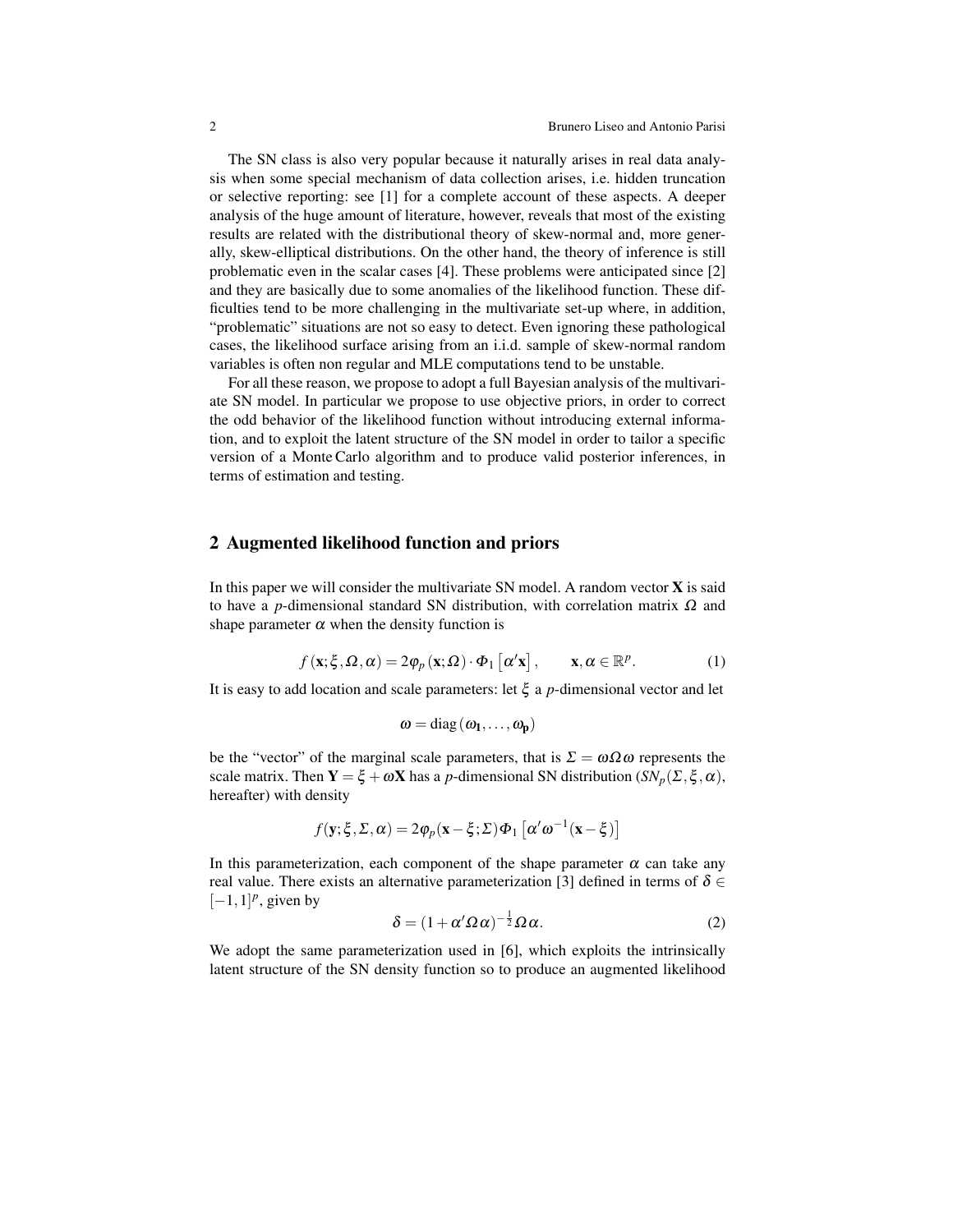function. In fact, the likelihood surface is not really manageable and the explicit introduction of latent variable allows us to turn back to a Gaussian context.

Although this parameterization is more suitable in terms of practical implementation and computation, we prefer the original parameterization for the elicitation of priors. Our primary goal here is to propose a general method of inference for the parameters of the multivariate SN distribution. For these reasons we have tried to be as much "objective" as possible in choosing the prior for the parameter vector. However, it is not easy to derive a formal Jeffreys or reference prior for the parameters of a multivariate skew-normal distribution. In this paper we have assumed a priori, as usual,  $\xi \perp (\delta, \Sigma)$ . Also we assumed a flat prior for the "location" parameter  $\xi$ and a conjugate Normal Inverse Wishart prior for the "scale" parameter  $\Sigma$ ;

$$
\pi(\xi) \approx 1
$$
 and  $\Sigma \sim I W_p(m,\Lambda)$ .

Obviously, one can always consider the limiting case  $(m \to 0, \Lambda \to 0)$  to get the classical Jeffreys prior

$$
\pi(\xi, \mathbf{G}) \propto \frac{1}{|\Sigma|^{\frac{p+1}{2}}}.
$$

The choice of a good objective prior for  $\delta$  is more delicate. in the univariate SN model, [7] have shown that the Jeffreys' prior for the shape parameter  $\alpha$  is proper; its use, in a sense, automatically and pragmatically solves the problem of potentially non vanishing likelihood function, which can happen with the SN model (see [3]).

In the multivariate case, an objective analysis can be done only for one component of the shape vector. For practical purposes, a prior can be chosen in the following way: in the scalar case the approximate Jeffreys' prior for  $\beta = (1 + \delta)/2$ , with  $\delta = \alpha/\sqrt{1 + \alpha^2}$  is a Beta(0.25, 0.25) prior; in analogy with that, one can use, in the multivariate case, the prior

$$
\pi^{IND}(\delta) \propto \prod_{j=1}^{p} \left(1 - \delta_j^2\right)^{-\frac{3}{4}},\tag{3}
$$

that is, we assume that the components of the skewness vector are, a priori, independent and identically distributed. Although independence can be considered a strong assumption, it is hard to conceive any non subjective form of dependence. Notice also that any prior distribution on  $\delta$  should be considered only for those values which satisfy the positive definiteness of **. In this perspective we will consider the** parameter constraint as generated from the prior rather than from the likelihood. In the rest of the paper, we will then consider, as the prior for  $\delta$ ,

$$
\tilde{\pi}^{IND}(\delta \mid \Omega) = \frac{1}{A(\Omega)} \prod_{j=1}^{p} \left(1 - \delta_j^2\right)^{-\frac{3}{4}},\tag{4}
$$

where  $A(\Omega)$  is the integral of (3) over the parameter values such that  $det(\Omega) > 0$ . In a simulation framework, the function  $A(\Omega)$  should be evaluated for any proposed vector of parameters, and this translates in a very high computational burden. Hence,